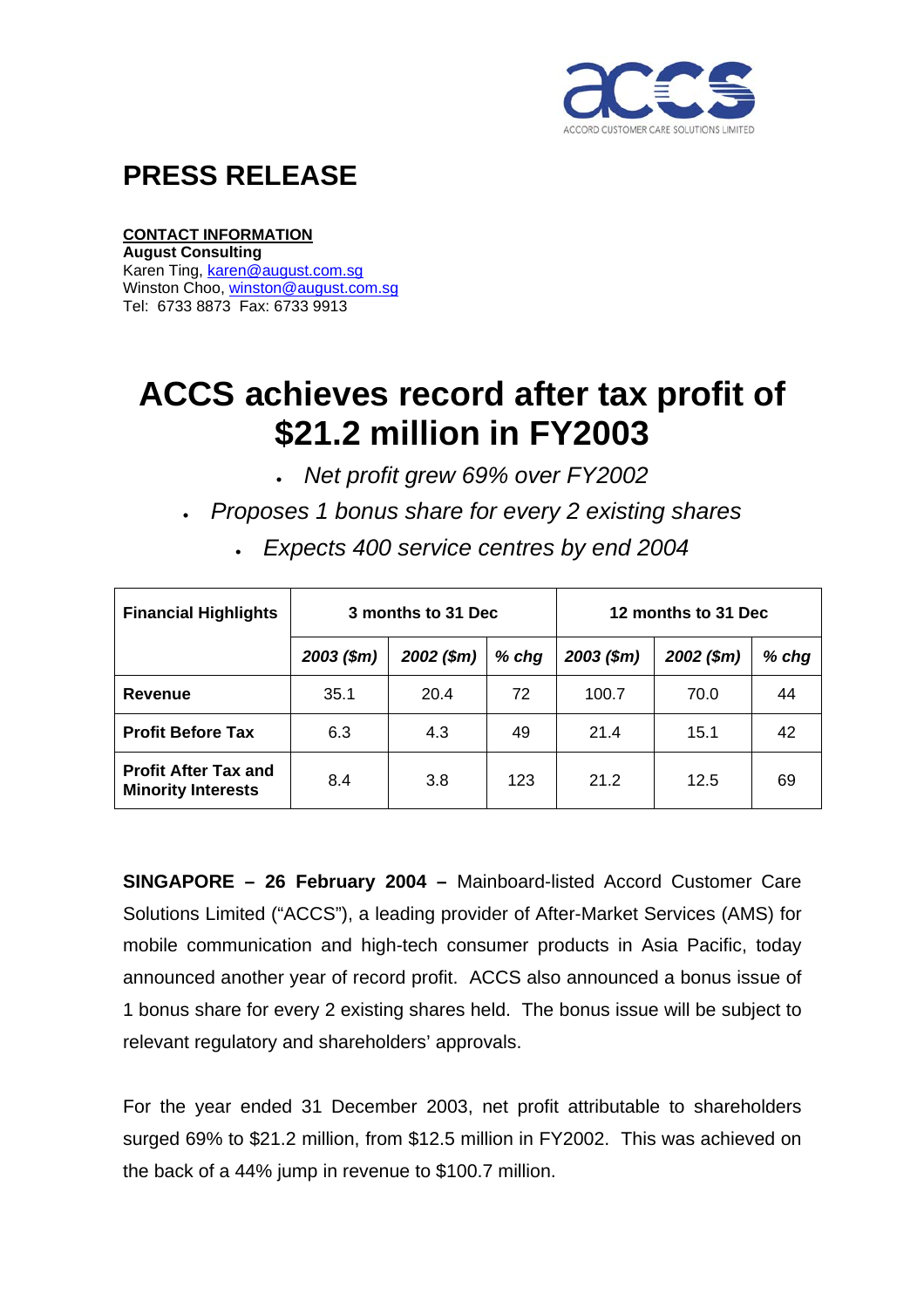Based on this set of results, earnings per share rose 49% to 3.44 cents from 2.31 cents in FY2002, while net tangible asset value per share increased to 12.21 cents in FY2003 against 3.33 cents in FY2002. The Group also has a strong cash position of \$32.6 million as at 31 December 2003.

"This has been a remarkable year for ACCS. Our service centre network expanded by 124% and we successfully made inroads into the two most highlypopulated countries in the world – India and the PRC – which are touted to be future drivers of the global economy. Our successful network expansion programme, and new ventures into related business areas such as refurbishment of mobile phones and distribution management solutions business will also underpin the Group's continued growth in FY2004," said Mr Victor Tan, Managing Director and CEO of ACCS.

As at 31 December 2003, the Group's regional network of service centres more than doubled to 220, from 98 centres in the previous year. ACCS also managed over 50% more repair management centres, 168 compared to 110 in the previous year.

## **Prospects & Future Plans**

Industry wise, the Group continues to see consolidation in the fragmented regional AMS industry, as well as increasing outsourcing in the telco industry.

In the midst of these positive industry developments, and given the new ventures, business initiatives and contracts, the Group remains optimistic of its prospects for the next reporting period.

Looking ahead, some of the Group's notable plans include tapping on the exciting growth potential for the AMS business in India.With the present low mobile phone penetration rate and the expected rapid economic growth in India, the Group's nationwide network of more than 600 service points in India (comprising 105 dedicated service centres and 500 repair management centres) will serve as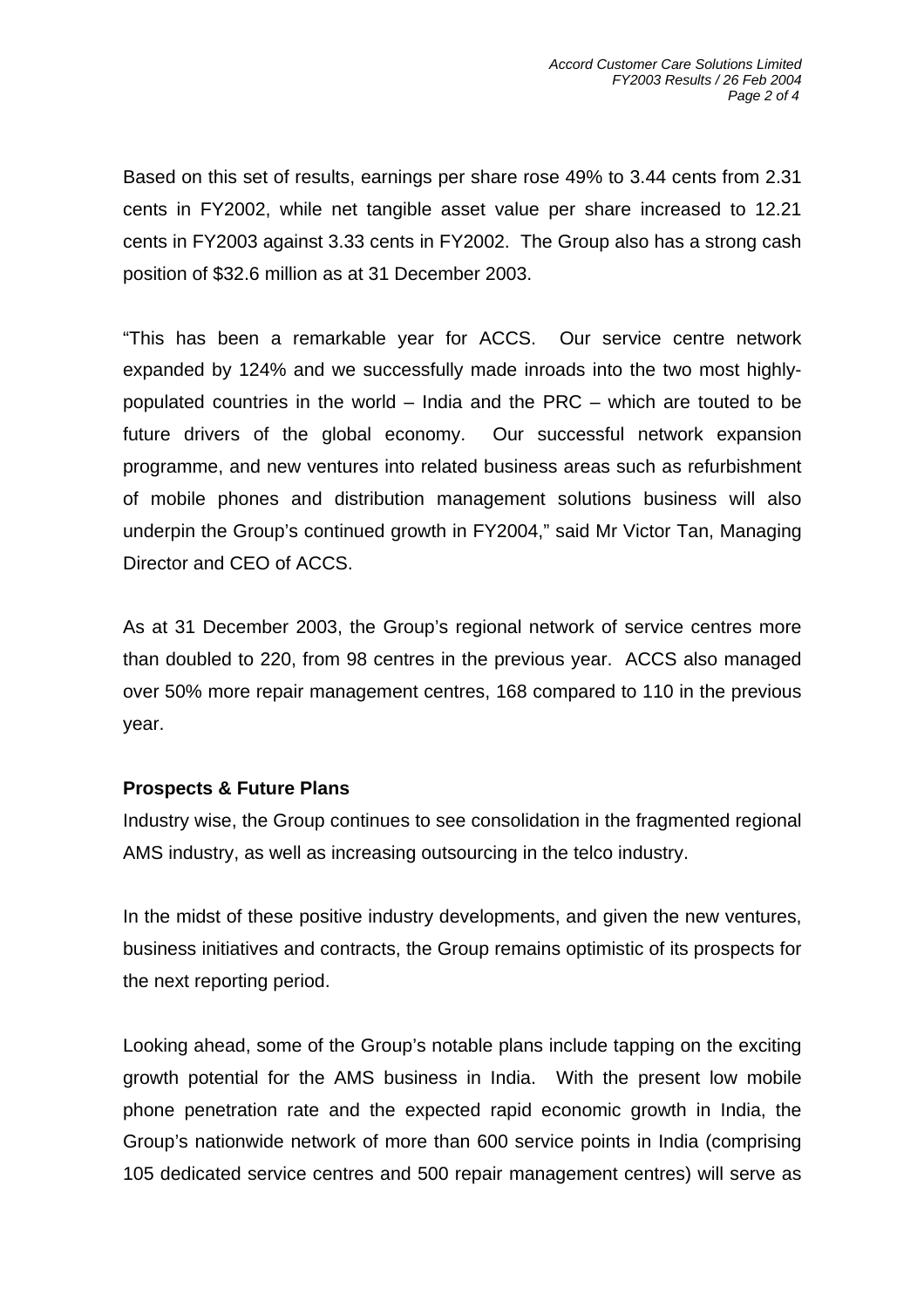a platform for ACCS to increase its AMS network and brand coverage in that country.

The Group will continue to expand its foothold in the PRC and explore joint ventures with strategic business partners in the PRC to expedite the set-up of a nationwide AMS network in the PRC.

The Group expects both India and the PRC to become significant contributors to the Group's performance in the coming years.

ACCS is also looking at extending its lead in providing AMS for high-tech consumer electronic products by building on its existing relationship with Samsung and Phillips in Singapore. Moving ahead, the Group will adopt a two-pronged approach – by extending similar AMS services for these two brands to overseas markets, as well as sourcing for new contracts from other manufacturers of hightech consumer electronics products.

ACCS will also aim to capture more business and new refurbishment projects from regional telco players. These handsets will be refurbished by ACCS and reexported by the telco players to developing markets such as India and Indonesia. Currently, the Group is already refurbishing 50,000 units per month and will work towards increasing business volume.

Among ACCS' plans for the coming year, the Group's newly-established distribution management solutions ("DMS") business stands out with its impressive \$36 million worth of contracts secured earlier this year.

"We continue to believe in the growth potential of our DMS business and will be seeking a separate listing for the entity on the Mainboard of the Singapore Exchange", said Mr Tan.

Through the DMS business unit, ACCS plans to provide an integrated suite of distribution management solutions to key players in the telco industry including